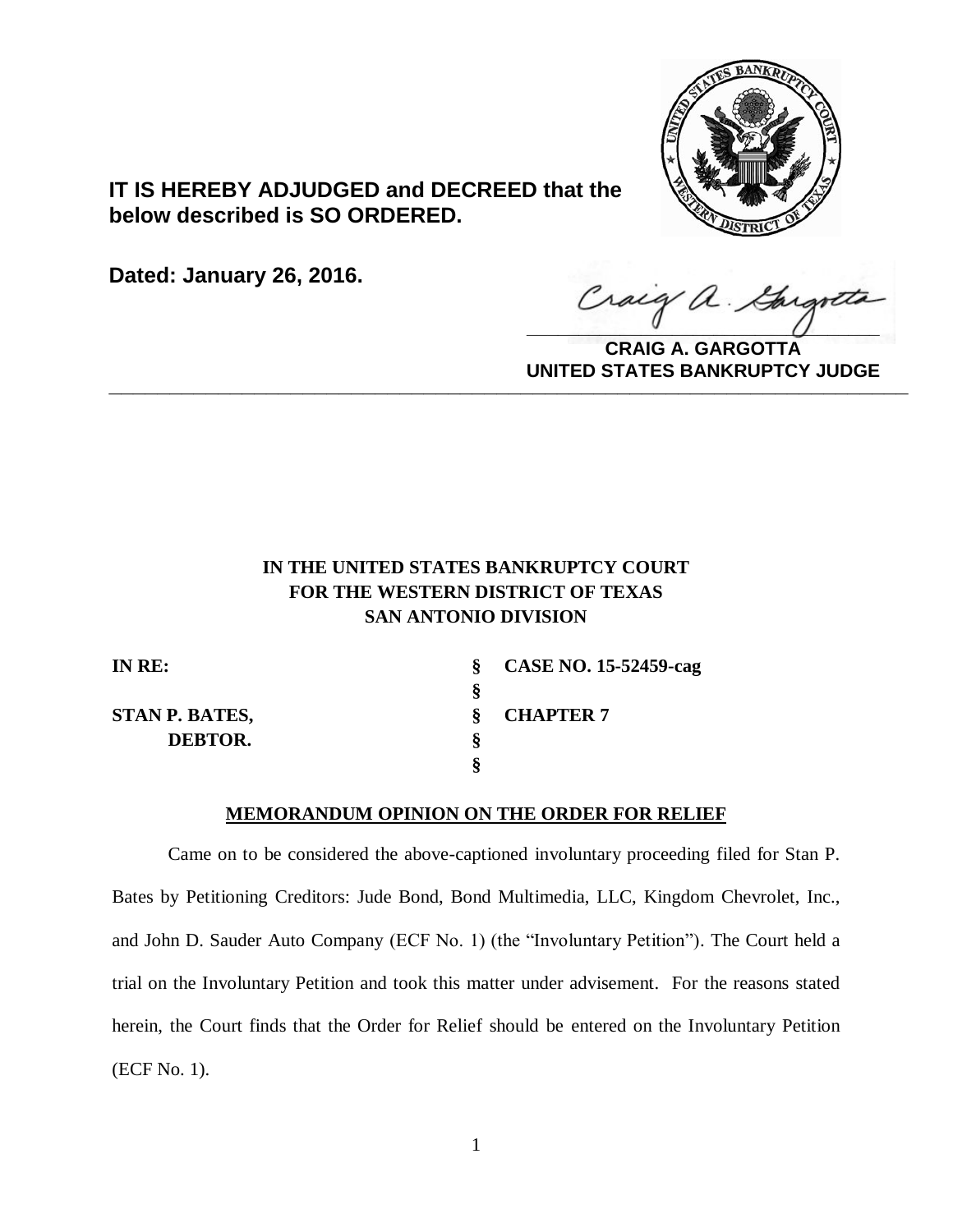### **PROCEDURAL HISTORY**

On August 27, 2015, FWLL, LLC filed a chapter 11 bankruptcy petition, with Stan Bates signing on behalf of the Debtor as CEO. *See* Case No. 15-52071 (ECF No. 1). FWLL, LLC's bankruptcy case was subsequently converted to a chapter 7 proceeding on November 4, 2015. *See* Case No. 15-52071 (ECF No. 65).

The Involuntary Petition (the "Petition") was filed on October 6, 2015, (ECF No. 1)<sup>1</sup> by Petitioning Creditors Jude Bond; Bond Multimedia, LLC; Kingdom Chevrolet, Inc.; and John D. Sauder Auto Company (the "Petitioning Creditors"). Following the filing of the Petition, Stan P. Bates (the "Putative Debtor") filed an answer controverting the Petition (ECF No. 11).

The Court began a hearing on November 18, 2015, on 2040 Babcock, Ltd.'s Motion to Appoint Interim Chapter 7 Trustee (the "Motion to Appoint Interim Trustee") (ECF No. 30). The Putative Debtor and 2040 Babcock, Ltd. reached an agreement on the Motion to Appoint Interim Trustee (ECF No. 65).

On December 3, 2015, the Court held a hearing on Petitioning Creditor John D. Sauder's First Amended Motion for Summary Judgment (ECF No. 48), Putative Debtor's Memorandum in Opposition to Motion for Summary Judgment and in Support of Putative Debtor's Motion to Dismiss/Summary Judgment (ECF No. 81), Putative Debtor's Motion to Dismiss and to Determine Standing of Petitioning Creditors, or in the Alternative, Motion for Partial Summary Judgment or to Abstain (ECF No. 49) and Petitioning Creditor's Response thereto (ECF No. 76). The Court, after argument of counsel, denied Putative Debtor's Motion to Dismiss (ECF No. 49) and in doing so, determined that the Petitioning Creditors established the numerosity and dollar requirements of 11 U.S.C.  $\S 303(b)(1)$ .<sup>2</sup>

 $\overline{a}$ 

 $1$  All references to ECF No., unless otherwise noted, are to Case No. 15-52459-cag.

<sup>2</sup> Unless otherwise noted herein, all statutory references are to 11 U.S.C., *et seq*.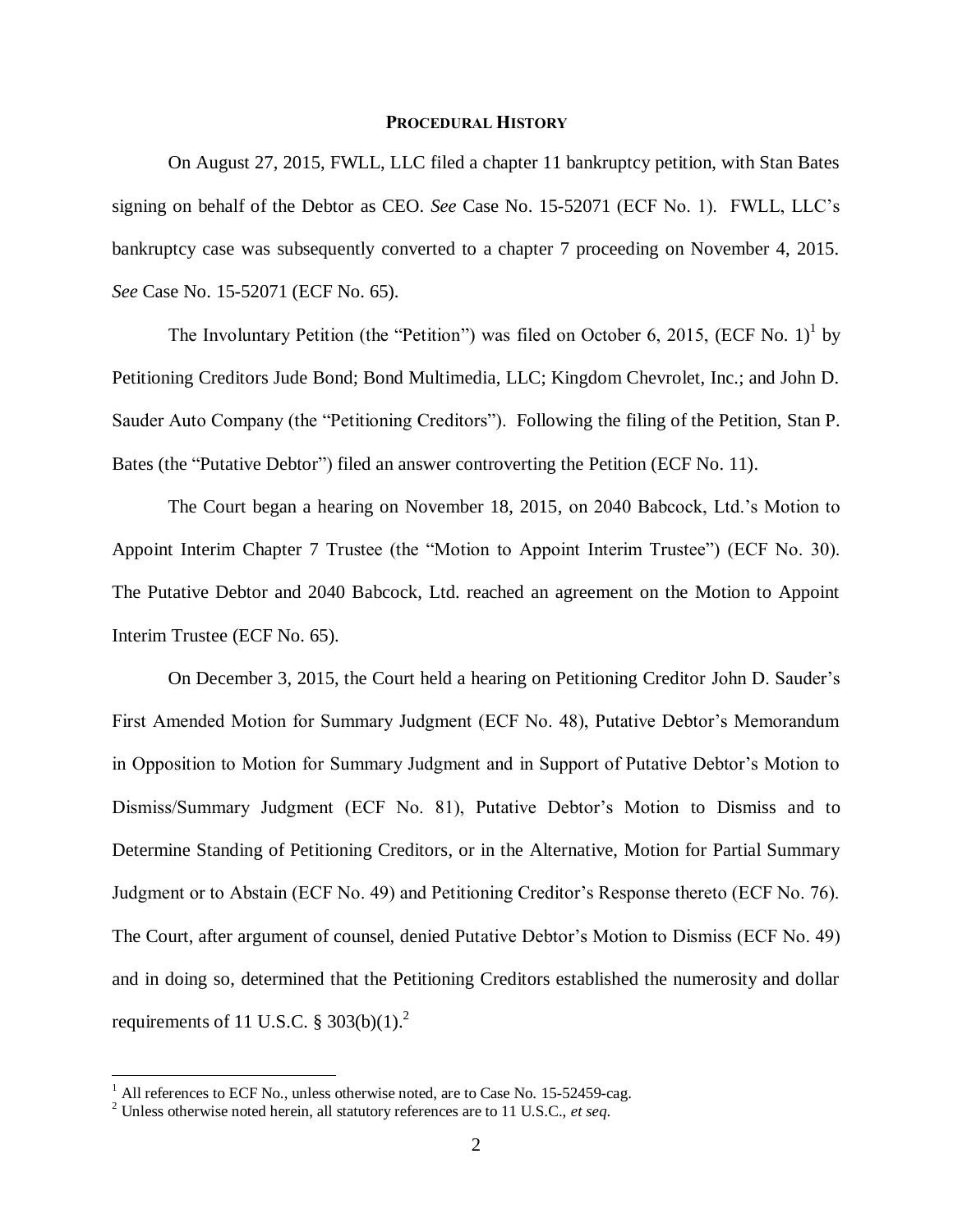Next, the Court considered Petitioning Creditor John D. Sauder's Motion for Summary Judgment, Putative Debtor's Response thereto, and argument of counsel. The Court found that while the requirements of  $\S 303(b)(1)$  were established, an order for relief can only be entered if "the debtor is generally not paying such debtor's debts as such debts become due unless such debts are the subject of a bona fide dispute as to liability or amount."  $\S$  303(h)(1).<sup>3</sup> The Court found that while there was argument on this point, the Petitioning Creditor did not offer sufficient summary judgment evidence that Putative Debtor was not paying debts as such debts became due. Additionally, the Court found that Putative Debtor did not provide sufficient summary judgment to controvert this point. As such, the Court denied summary judgment and set this matter for an evidentiary hearing on December 16, 2015. The hearing continued onto December 17, 2015, and January 5, 2016. The issues before this Court are (i) whether, under the meaning of § 303(h)(1), Putative Debtor is generally not paying debts as such debts become due and (ii) whether an order for relief should be entered.

#### **JURISDICTION**

The Court has jurisdiction of the subject matter and of the parties to this proceeding pursuant to 28 U.S.C.  $\S$  1334 and 157. This is a core proceeding under 28 U.S.C.  $\S$  157(b)(1).

#### **DISCUSSION**

The burden is on Petitioning Creditors to establish that Putative Debtor was generally not paying his debts as they became due as of the date of filing of the involuntary petition. *In re Norris*, 183 B.R. 437, 455. (Bankr. W.D. La. 1995). The Court must consider the evidence

 $\overline{\phantom{a}}$ 

 $3$  Section 303(h)(2) provides that if a debtor is generally paying debts as such debts become due, the order for relief can nonetheless be entered, if "within 120 days before the date of the filing of the petition, a custodian, other than a trustee, receiver, or agent appointed or authorized to take charge of less than substantially all of the property of the debtor for the purpose of enforcing a lien against such property, was appointed or took possession." This is not applicable to this matter.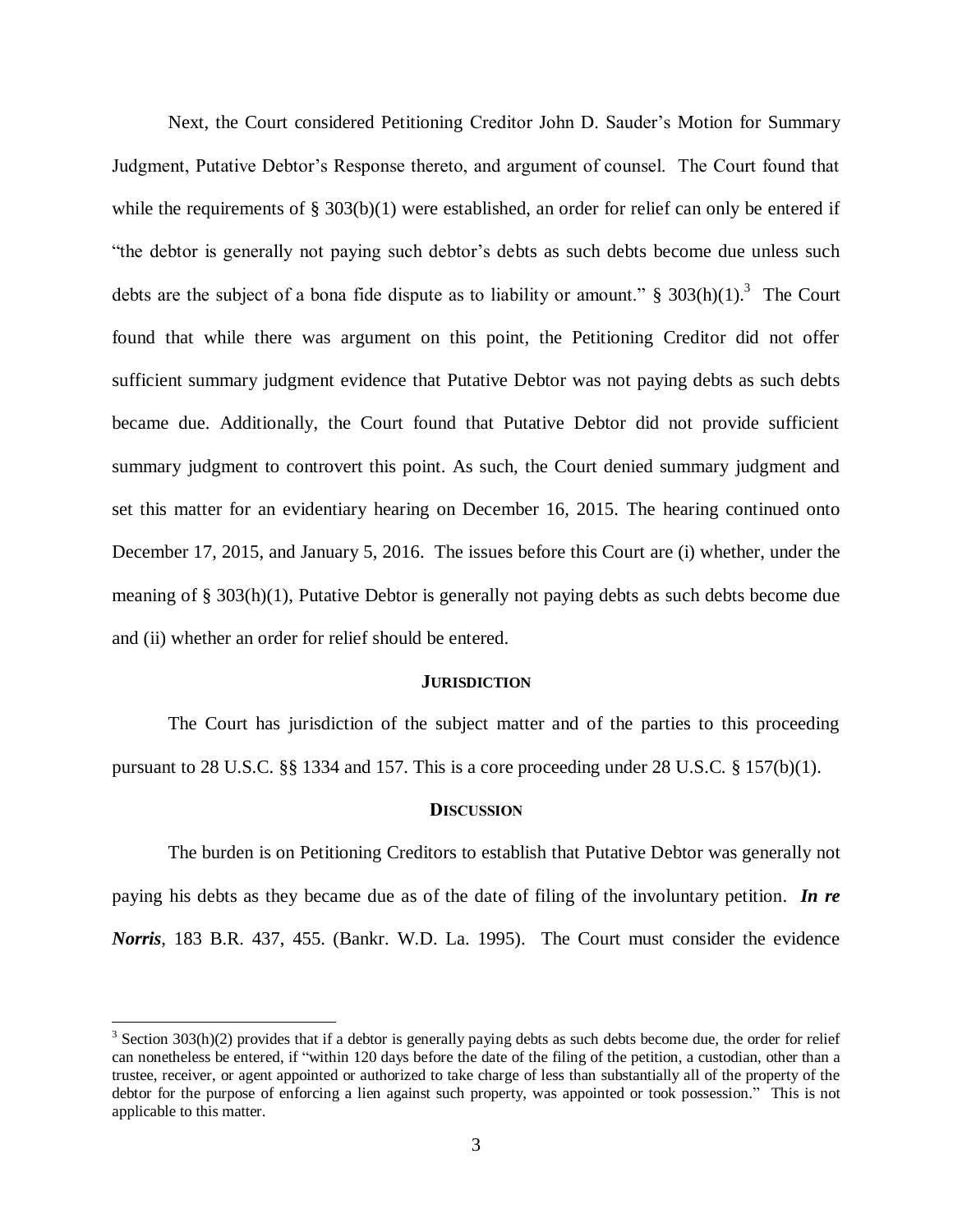bearing in mind that "the filing of an involuntary petition is an extreme remedy with serious consequences to the alleged debtor." *In re Reid*, 773 F.2d 945, 946 (7th Cir. 1985).

#### **A. Putative Debtor was not paying his debts as such debts became due.**

Section 303(h)'s "generally not paying" standard is not a balance-sheet insolvency test based on a comparison of assets and liability. *In re Green Hills Dev. Co., LLC*, 445 B.R. 647, 657 (Bankr. S.D. Miss. 2011). The question is not whether a putative debtor can pay his debts, but rather, whether a putative debtor is paying his debts. *Id*. To determine if a putative debtor is not generally paying his debts as they become due, this Court must consider: (1) the number of unpaid claims; (2) the amount of such claims; (3) the materiality of the non-payments; and (4) the debtor's overall conduct in his financial affairs. *In re Moss,* 249 B.R. 411, 422 (Bankr. N.D. Tex. 2000) (citations omitted). No one factor is more meritorious than another; what is most relevant depends on the facts of each case.<sup>4</sup> 8 *Colliers on Bankruptcy* [ 303.31[2] (Alan N. Resnick & Henry J. Sommers, eds., 15th ed. rev. 3/06).

#### **1. The number of claims not subject to a bona fide dispute**

 $\overline{a}$ 

The Bankruptcy Code does not define the term "bona fide dispute." *Colliers* at ¶ 303.11[1]. The Fifth Circuit employs an objective standard, meaning that the bankruptcy court must determine whether there is an objective basis for either a factual or a legal dispute as to the validity of the debt. *Subway Equip. Leasing Corp. v. Sims (Matter of Sims)*, 994 F.2d 210, 221 (5th Cir. 1993). The bankruptcy court may be required to conduct a limited analysis of the legal issues in order to ascertain whether an objective legal basis for the dispute exists. *Id*. (quoting *In re Rimell*, 946 F.2d 1363, 1365 (8th Cir. 1991)). The determination as to whether a dispute is bona fide will often depend . . . upon an assessment of witnesses' credibilities and other factual

<sup>&</sup>lt;sup>4</sup> Petitioning creditors' counsel consistently argued that the final prong—overall conduct in financial affairs—should be afforded more weight than the other factors. The Court finds no authority to support this assertion.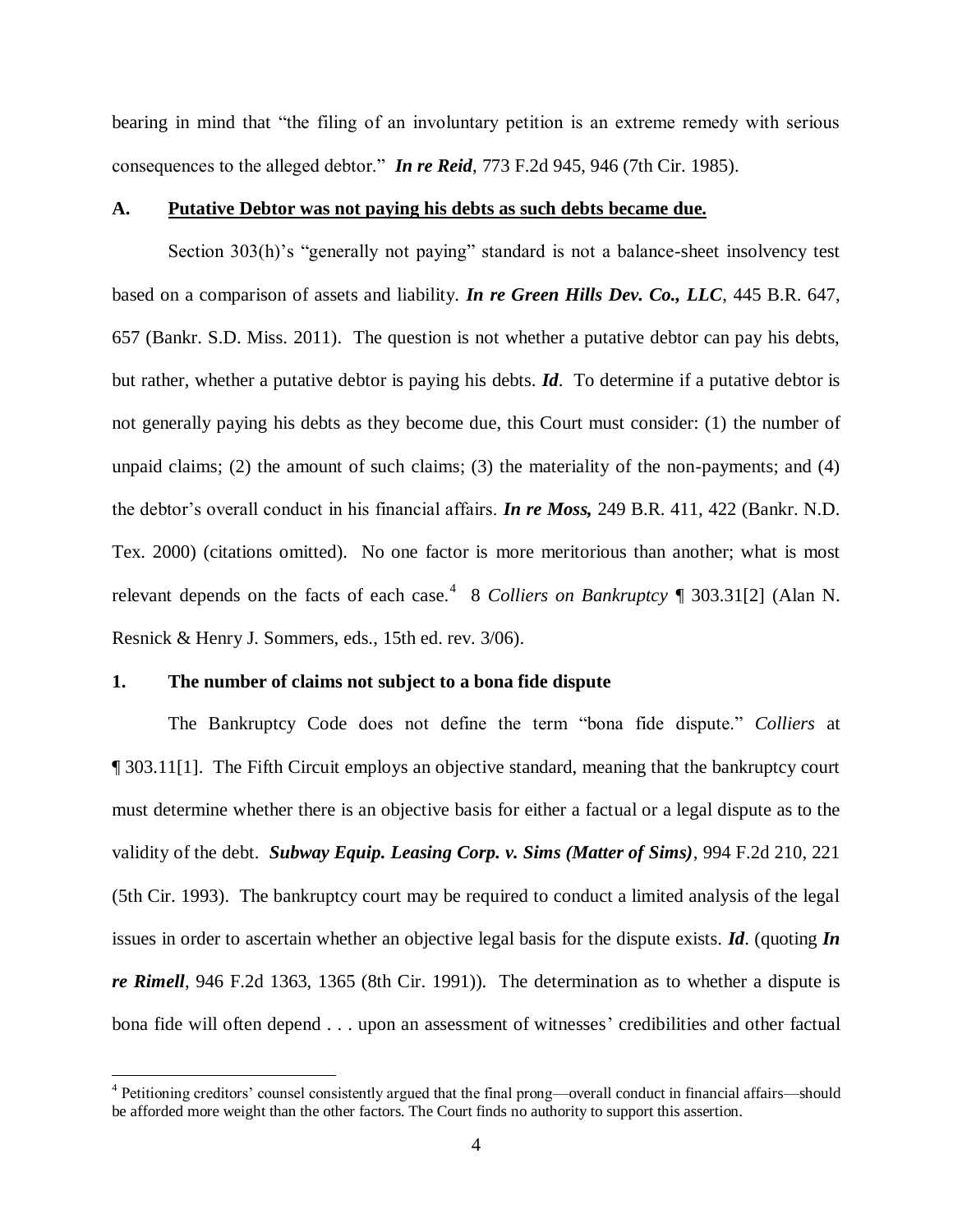considerations, and therefore, the bankruptcy court's determination in this regard is a factual finding. *Sims*, 994 F.2d at 221 (citing *Rimell*, 946 F.2d at 1365).

Section  $330(h)(1)$  only considers whether the debtor is generally paying such debtor's debts as such debts become due as of the date of filing the petition. *In re Edwards*, 501 B.R. 666, 682 (Bankr. N.D. Tex. 2013). Therefore, the Court will only consider those claims as of October 6, 2015.

#### **a. Petitioning Creditors' Judgments and the Bond Settlement**

The Fifth Circuit has also held that a final judgment that has not been stayed is not subject to a bona fide dispute for purposes of  $\S$  303(h)(1) because to hold otherwise would require the bankruptcy court to impermissibly review the state court judgment. *In re Norris,* 114 F.3d 1182, 1997 WL 256808, at \*5 (5th Cir.1997). Petitioning Creditors provided each of their Certified Judgements against Putative Debtor, all of which became final judgments before October 6, 2015. Petitioning Creditors' Exhibits ("PC Exhibits") O-1a (Kingdom Chevrolet Judgment); O-2 (Jude Bond and Bond Multimedia Judgment)); and O-3 (John D. Sauder Auto Company Judgment) (the "Petitioning Creditors' Judgments").<sup>5</sup> While Putative Debtor offered several arguments as to why these judgments were in "bona fide dispute," the Court finds that the judgments are final and not stayed; therefore, under *Norris*, they are not subject to a bona fide dispute for the purposes of  $\S 303(h)(1)$ .<sup>6</sup>

As Putative Debtor acknowledged, at the time of filing, he has not paid the Kingdom Chevrolet Judgment or the John D. Sauder Auto Company Judgment. Putative Debtor urges that

 $\overline{\phantom{a}}$ 

<sup>&</sup>lt;sup>5</sup> Petitioning Creditor's Exhibit List states that O-2 is John D. Sauder Auto Company Judgment and that O-2 is Jude Bond and Bond Multimedia Judgement; however, the Court copy is tabbed as the inverse. Each exhibit in question was admitted, and therefore, this confusion is inconsequential.

 $6$  Putative Debtor testified that he disputed that he had any personal liability for the debts; that he could be subject to a judgment in states where he was not physically present; and the amount of the Petitioning Creditor's Judgments. *See* Trial Transcript December 17, 2015, p. 28: 3–18.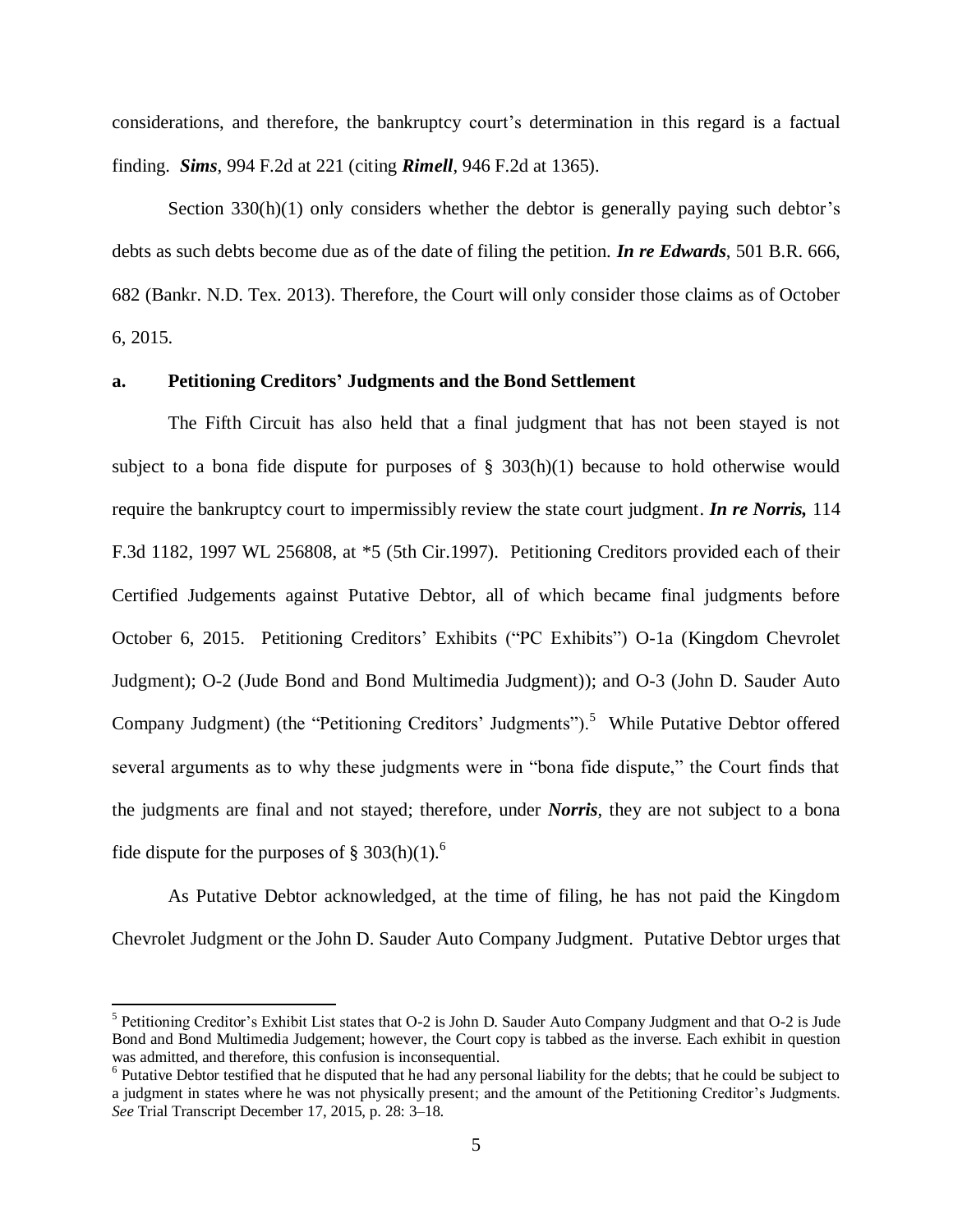the Jude Bond and Bond Multimedia Judgment should not be considered as the parties reached a settlement ("Bond Settlement"). PC Exhibit P. The Bond Settlement was entered into on October 26, 2015, thus after the October 6, 2015, filing of the involuntary case. Because the Court must consider claims as of the date of filing, the settlement of any claims after October 6, 2015 is irrelevant to this Court's analysis under § 303(h).

Therefore, the Court finds that the Kingdom Chevrolet Judgment, John D. Sauder Auto Company Judgment, and Jude Bond and Multimedia Judgment are all claims, not subject to a bona fide dispute. Putative Debtor was not paying the Petitioning Creditors' Judgments as of October 6, 2015.

#### **b. The American Express Claim**

On November 5, 2015, American Express filed a proof of claim (Claim No. 2) in the Involuntary Proceeding. *See* Claims Register 2-1, Case No. 15-52459. Attached to American Express's proof of claim is a statement reflecting a balance of \$47,547.89 as of July 13, 2013. *Id*. The petitioning creditor must establish a prima facie case that no bona fide dispute exists. *Sims*, 994 F.2d at 221 (citing to *Rimell*, 846 F.2d at 1365). The Court finds that the proof of claim establishes a prima facie case that no bona fide dispute exists as the debt contained therein.

Once a petitioning creditor establishes his prima facie case that no bona fide dispute exists, the burden shifts then to the putative debtor to present evidence demonstrating that a bona fide dispute does exist. *Id*. Here, Putative Debtor has not provided evidence to establish that this claim is subject to a bona fide dispute. Therefore, the Court finds that Putative Debtor is not paying his debt to American Express as it becomes due.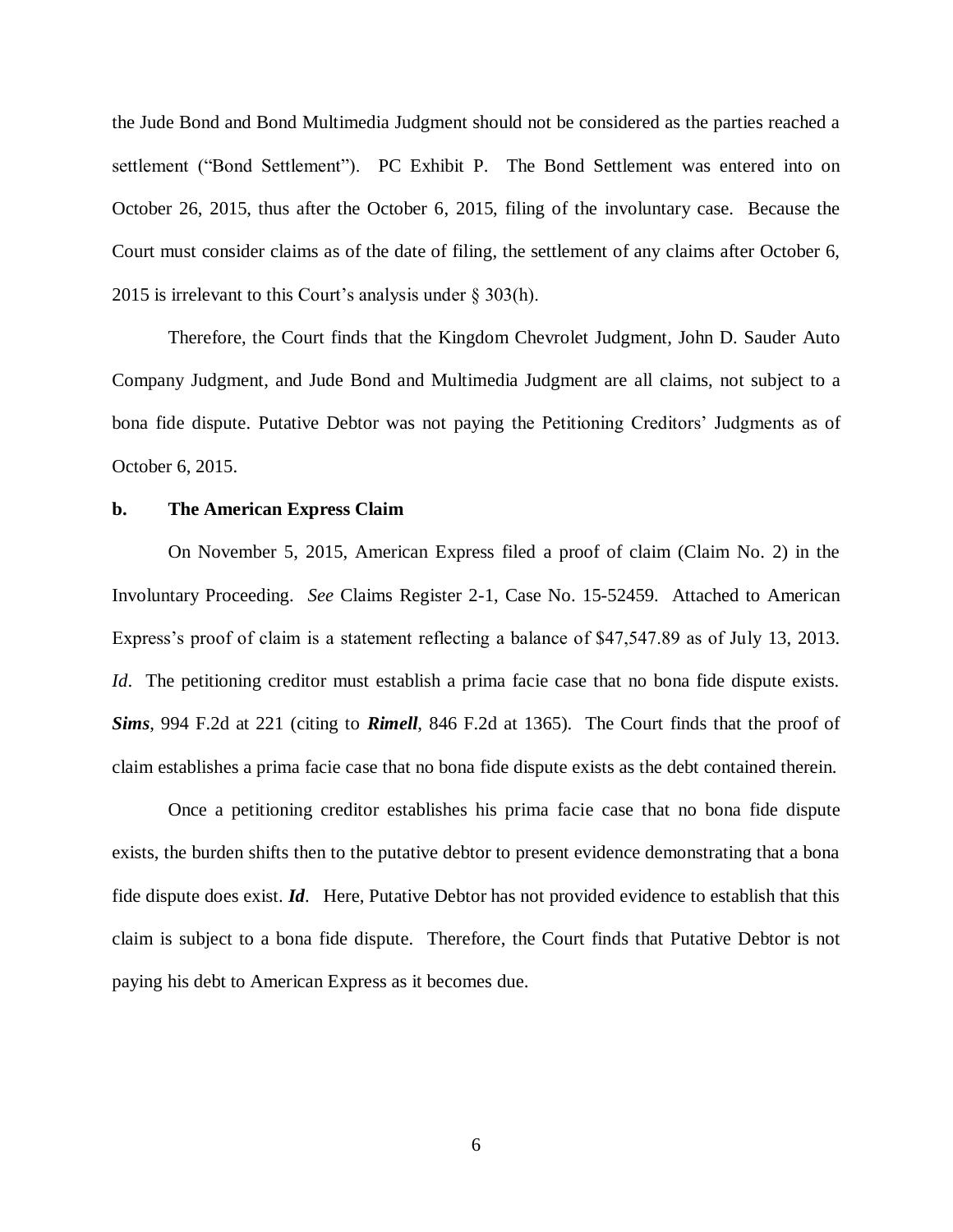#### **c. Putative Debtor's Monthly Payments**

 $\overline{a}$ 

Putative Debtor asserts that the Petitioning Creditors' Judgments and the American Express claim should be considered against the various monthly payments on which Putative Debtor is current. Putative Debtor argues that the twenty-two monthly payment obligations he makes should all be considered in the § 303(h) analysis. *See* Putative Debtor Exhibit ("PD Exhibit") 1 ("Monthly Payments Ledger").

Petitioning Creditors argue that many recurring monthly payments should not be considered in the context of § 303(h). Courts are divided over whether small, recurring creditors—like utility bills, insurance premiums, and the like—are relevant under  $\S 303$ .<sup>7</sup> *Colliers* at  $\P$  303.14[4]. Nonetheless, bankruptcy courts throughout this circuit do not consider small recurring creditors in determining the number of creditors. *In re Smith*, 415 B.R. 222, 232 (Bankr. N.D. Tex. 2009) (citing to *In re Moss*, 249 B.R. at 419 and *Denham v. Shellman Grain Elevator, Inc.*, 444 F.2d 1376 (5th Cir.1971)). Therefore, the Court must exclude all small, recurring creditors. Additionally, any debt which was incurred after October 6, 2015, must be excluded. Further, any debt which Putative Debtor was not current on as of October 6 will be considered as a debt not being paid as it became due.

Petitioning Creditors argue that any debts which were incurred before October 6, 2015, but for which no payment was due until after October 6, 2015, should also be excluded. The Court disagrees with this argument. As of the date of the petition, such debts were current because no obligation to repay them had yet arisen. Therefore, these debts should be contemplated under § 303(h).

<sup>7</sup> *Colliers* refers specifically to § 303(b); however, the analysis is equally applicable to § 303(h). *See Colliers* at ¶ 303.31[2] (stating that he treatment of small and recurring debts raises an issue under section 303(h), just as it does under section 303(b)(2)).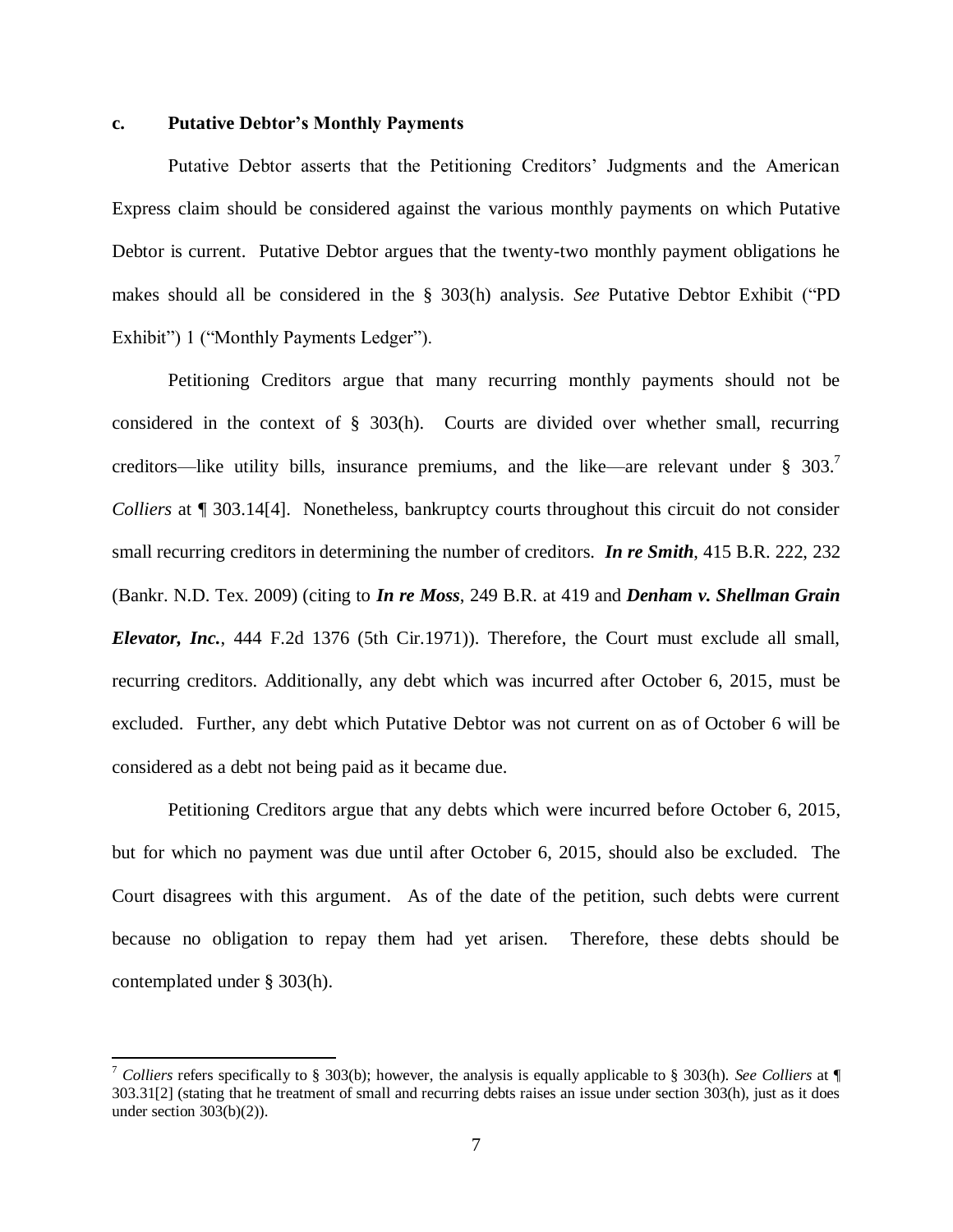The Court finds that the following debts must be excluded from Putative Debtor's Monthly Payments Ledger:

- 1. Propane Depot (\$218.08) because this debt was incurred on October 7, 2015. PD Exhibit 2. The Proofs of Payment are for earlier months, April 2015 and June 2015. PD Exhibit 3. Additionally, this debt is a small, recurring debt.
- 2. Foremost County Insurance (\$111.86) because this is a small, recurring debt. PD Exhibit 6.
- 3. Dish Network (\$ 330.92) because it is a small, recurring debt. PD Exhibit 14.
- 4. CPS Energy (\$ 932.09) because it is a small, recurring debt. PD Exhibit 22.
- 5. Blue Science (\$193.77) because it is a small, recurring debt. PD Exhibit 26.
- 6. Billmatrix NMAC (\$ 505.00) because it is a small, recurring debt. PD Exhibit 30.
- 7. Allied Reft (\$ 748.61) because it is a small, recurring debt. PD Exhibit 32.
- 8. AT&T (\$ 547.72) because it is a small, recurring debt. PD Exhibit 40.

Forest Park Med Ctr Hospital (\$ 1,122.30) (the "Forest Park Bill") was not current as of October 6, 2015. PD Exhibit 11. Any payment made after October 6, 2015 does not change the characterization of the debt. Putative Debtor stated that the Forest Park Bill was disputed, essentially over what his insurer would cover. Trial Transcript December 17, 2015 p. 36–37.<sup>8</sup> The Court finds that the Forest Park Bill is prima facie evidence that the debt is not subject to a bona fide dispute. Without more evidence than Putative Debtor's limited admissible testimony on this point, the Court finds that the Forest Park Bill is not subject to a bona fide dispute. Thus, the Forest Park Bill will be considered as a debt not being paid as it became due.

Excluding those monthly payments that are small, recurring debts, that were not current as of October 6, 2015, or were not incurred as of October 6, 2015, the Court finds that Putative

 $\overline{a}$ 

<sup>&</sup>lt;sup>8</sup> Petitioning Creditor's counsel objected to a portion of this testimony as hearsay, which was sustained by the Court. Therefore, the Court specifically excludes this testimony.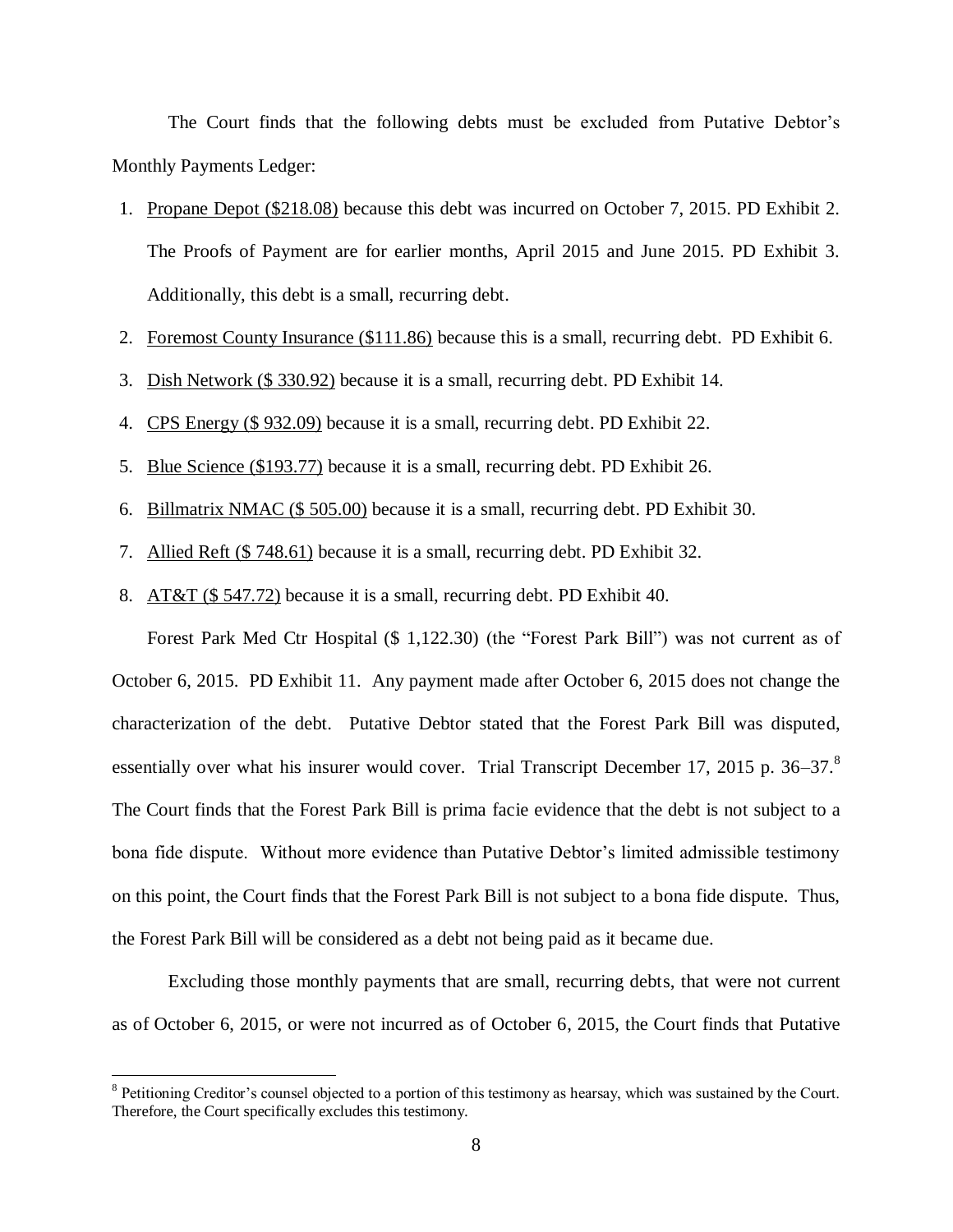Debtor was generally paying on thirteen (13) debts as they became due and was not paying five (5) creditors whose debts were currently due.<sup>9</sup>

## **2. The amount of such claims.**

The Petitioning Creditors' claims aggregate to approximately \$87,544<sup>10</sup> and the American Express claim is for \$47,547.89. *See* Claims Register 2-1, Case No. 15-52459. The Forest Park Med Ctr. Hospital debt was \$1,222.30 as of October 6, 2015. Thus, claims not being paid as they became due amount to \$136,314.19. The thirteen debts that were being paid as they became due accumulate to \$18,355.18, in monthly payments on \$618,743.39 debt. Although it might appear that Putative Debtor is generally paying on more debt as it became due, much of the \$618,743.39 is not currently due, as evidenced by the monthly payment obligations. As of October 6, 2015, the amount not being paid that was currently due was \$136,314.19 and the amount being paid that was currently due was \$18,355.18.

### **3. The materiality of the non-payments.**

 $\overline{a}$ 

Nonetheless, a pure mathematical test would not reveal whether a debtor was "generally" paying its debts as they become due. *Norris* 183 B.R. at 456. The failure to pay just one significant creditor can support a finding that the debtor is generally not paying its debts. *In re Euro-Am. Lodging Corp.*, 357 B.R. 700, 713 (Bankr. S.D.N.Y. 2007). Here, Putative Debtor has elected to pay some debts, including debts incurred on new vehicles and jewelry, while neglecting to pay multiple final judgments rendered against him. Putative Debtor "has paid

<sup>&</sup>lt;sup>9</sup> It is arguable that Putative Debtor was not paying six creditors as of the date of petition because Jude Bond and Bond Multimedia are separate legal entities who each held an enforceable right to payment against Putative Debtor. Whether Putative Debtor is not paying five creditors or six creditors is not a material issue to this Court's determination. Nonetheless, the Court finds that the plain language of § 303(h) indicates that Congress contemplated what debts were not being paid, rather than what creditors were not being paid. It appears from the face of the Jude Bond and Bond Multimedia Judgment that this judgment represents a single debt to multiple creditors.

<sup>&</sup>lt;sup>10</sup> Kingdom Chevrolet Judgment (\$31,873.02); Jude Bond and Bond Multimedia Judgement (\$41,676); and John D. Sauder Auto Company (\$13,995).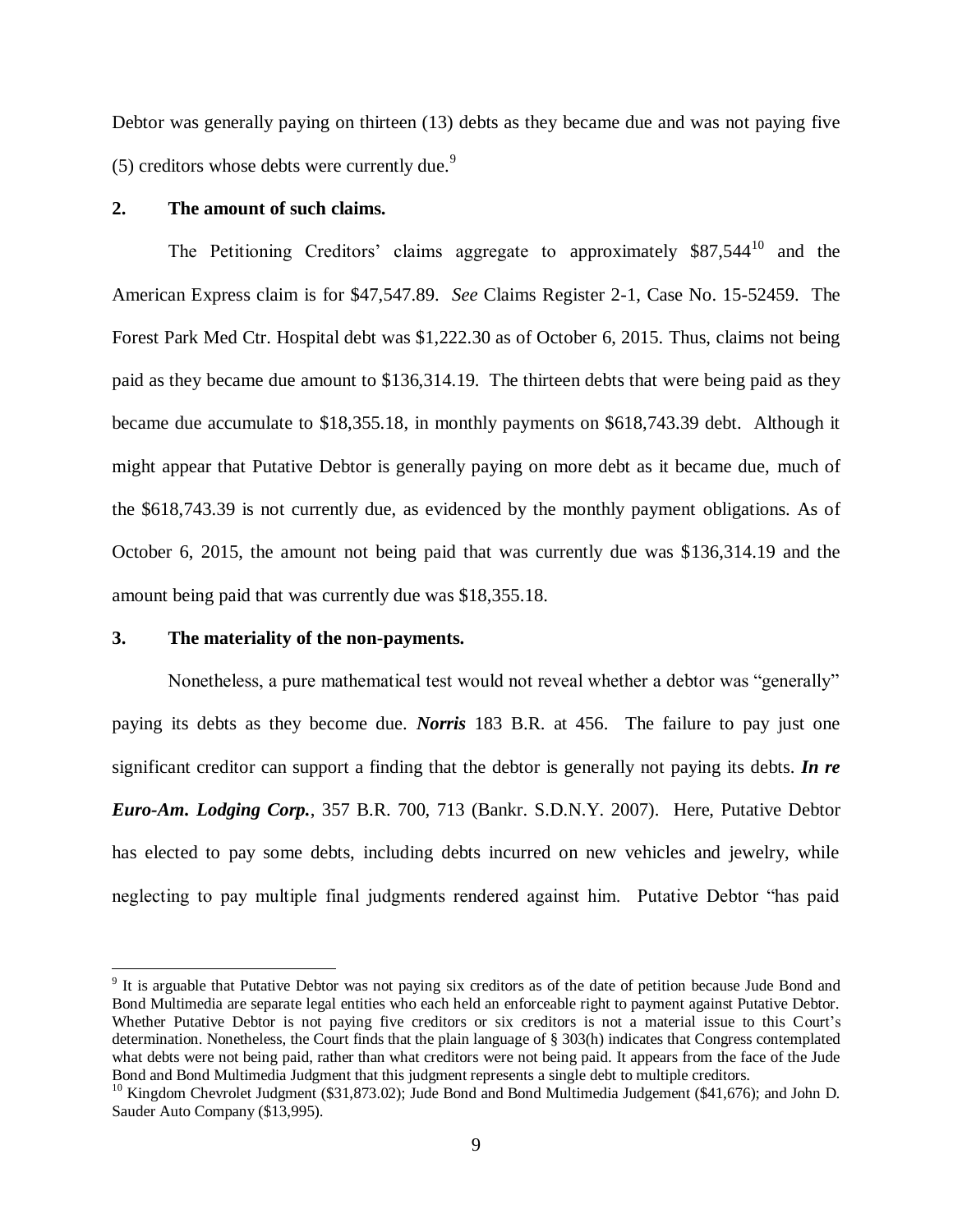those creditors whose claims [he] wants to pay, rather than all of [his] outstanding debts." *In re Moss*, 249 B.R. at 423.

#### **4. The debtor's overall conduct in his financial affairs.**

The Court must evaluate Putative Debtor's conduct in his financial affairs; not his conduct as CEO of FWLL, LLC. Petitioning Creditors, and in rebuttal Putative Debtor, spent a great deal of time on the record and introduced evidence as to FWLL, LLC, and its business affairs.<sup>11</sup> The Court finds that any claims that FWLL, LLC mismanaged funds would be properly brought in FWLL, LLC's bankruptcy proceeding.<sup>12</sup> Putative Debtor's conduct as CEO of FWLL, LLC may become relevant in this chapter 7 bankruptcy proceeding; however, it is generally not part of this Court's considerations under § 303(h). What is a part of the Court's consideration under § 303(h) is Putative Debtor's conduct that relates solely to his personal financial affairs.

### **a. Putative Debtor's credibility concerning financial affairs**

Nonetheless, the Court finds that the evidence concerning Putative Debtor's acts as CEO of FWLL, LLC bears on Putative Debtor's credibility concerning financial affairs. For instance, Putative Debtor testified to recognizing account ending in 8761 as one of FWLL, LLC business operating accounts.<sup>13</sup> PC Exhibit D ("FWLL Account 8761"). This Deposit Account Balance Summary indicates that FWLL Account 8761 had a current balance, as of May 30, 2014, of \$18,798,896.68. *Id*. When asked if FWLL Account 8761's balance at any time in June or May

 $\overline{a}$ 

<sup>&</sup>lt;sup>11</sup> The evidence includes the testimony of Denise Cantu on November 18, 2015 (hearing on 2040 Babcock, Ltd.'s Motion to Appoint Interim Chapter 7 Trustee); various records of FWLL; and parts of Putative Debtor's testimony on both December 16, 2015 and December 17, 2015. Petitioning Creditors provided an expert witness to prove Putative Debtor's allegedly fraudulent conduct regarding FWLL, LLC. The Court did not find this expert to be credible.

<sup>&</sup>lt;sup>12</sup> Case No. 15-52071.

<sup>&</sup>lt;sup>13</sup> Putative Debtor actually that he was unsure if this account was FWLL, LLC's primary business operating account, but nonetheless recognized it was one of FWLL's accounts. *See* Trial Transcript p.89: 18–25.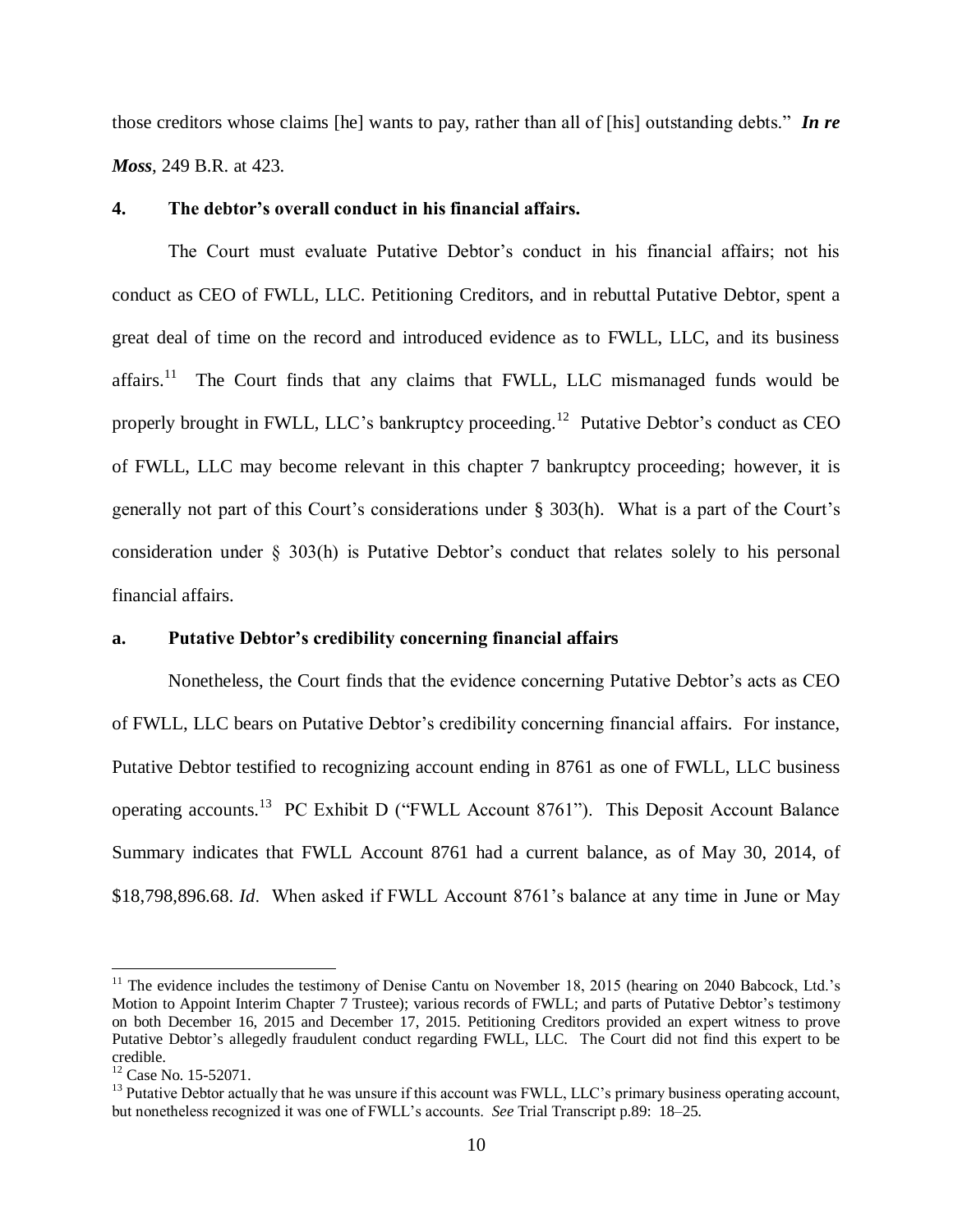of 2015 had an account balance of more than \$18,000,000.00, Putative Debtor asserted his Fifth Amendment right. Trial Transcript December 16, 2015 p. 89: 14–19 (the "Trial Transcript").

While a witness is free to properly invoke his Fifth Amendment rights in a civil proceeding; the Court can draw an adverse inference based on such invocations. *See Baxter v. Palmigiano*, 425 U.S. 308, 320 (1976) (stating that the "prevailing rule that the Fifth Amendment does not forbid adverse inferences against parties to civil actions when they refuse to testify in response to probative evidence offered against them"). The Court determines that here an adverse inference is well-supported and therefore finds that the FWLL Account 8761 did not have the more than \$18,000,0000.00 balance in May or June of 2015. Similarly, Putative Debtor invoked his Fifth Amendment right when asked if he "instructed other people within the FWLL organization to modify the [FWLL Account 8761] statements." Trial Transcript p. 93: 6– 10. The Court will draw an adverse inference finds that Putative Debtor participated in the manipulation of FWLL Account 8761.

Additionally, BT and G Capital Management LLC ("BT&G") opened a checking account with Putative Debtor's signature at Broadway National Bank ending in 9357. PC Exhibit HH. Petitioning Creditor's counsel asked Putative Debtor if on the day before FWLL, LLC's bankruptcy filing, he got a certified check from the FWLL, LLC's Frost Bank Account ending in 9687 in the amount of \$104,000 payable to BT&G and then deposited that \$104,000 check into BT&G Account 9357. Trial Transcript p. 117: 16–24. Putative Debtor again invoked his Fifth Amendment right. Trial Transcript p. 117: 21, 25–26.

It is appears from the evidence before the Court that \$104,000 was deposited into BT&G Account No. 9357 on August 26, 2015. Then, on August 27, 2015, Putative Debtor transferred \$100,000 out of BT&G Account No. 9357 into Taurus Specialty Services, LLC Broadway Bank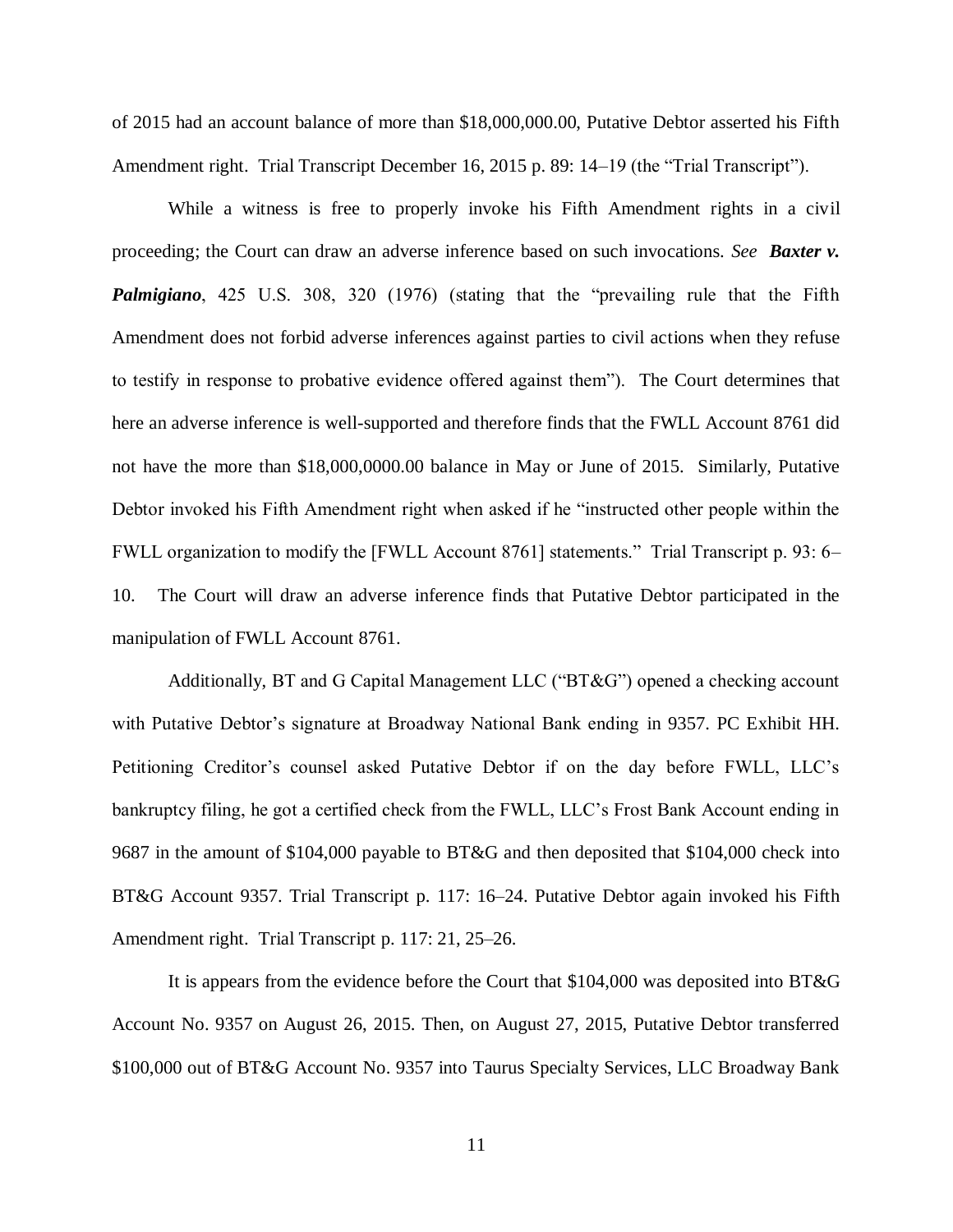Account ending in 9360 ("Taurus Account 9360"). PC Exhibits HH2, HH3. When asked if the \$100,000 transferred into Taurus Account 9360 was part of the \$104,000 transferred from FWLL to BT&G, Putative Debtor again invoked his Fifth Amendment right. Trial Transcript p. 124: 3– 8.

The Court finds that Putative Debtor was often evasive regarding financial transactions. In many instances where Petitioning Creditors provided probative evidence of financial misdeeds, Putative Debtor invoked his Fifth Amendment right. The Court finds that while Putative Debtor's acts as CEO of FWLL are not relevant to this Court's determination under § 303(h), his testimony as to those acts is indicative of his lack of honesty as to financial affairs.

#### **b. The funneling of funds out of FWLL for Putative Debtor's benefit**

Petitioning Creditor's counsel examined Putative Debtor as to a \$16,000.00 transfer from FWLL, LLC's Frost Bank Account Ending in 2435 ("FWLL Account 2435") to Bohica International Trading Company ("Bohica") on June 5, 2015. PC Exhibit G-1, Trial Transcript p.111–12. Specifically, Putative Debtor was asked if the transfer to Bohica was repaid directly to Putative Debtor. Trial Transcript p. 112: 11–14. Putative Debtor asserted his Fifth Amendment right. The Court finds that based on the admitted evidence—particularly the two \$8,000.00 checks written from Bohica and endorsed by Putative Debtor in July 2015—it can draw an adverse inference from Putative Debtor's assertion of his Fifth Amendment right. Thus, the Court finds that the \$16,000.00 transfer to Bohica was repaid directly to Putative Debtor.

Next, Petitioning Creditor's counsel questioned Putative Debtor as to an August 13, 2015, transfer of \$67,362.50 out of FWLL Account 2435 to Bohica. Trial Transcript p. 115: 6– 9. The following day, August 14, 2015, Bohica wired \$65,362.50 to Putative Debtor's personal account. PC Exhibit GG-2. When asked if Putative Debtor agreed "that the day after FourWinds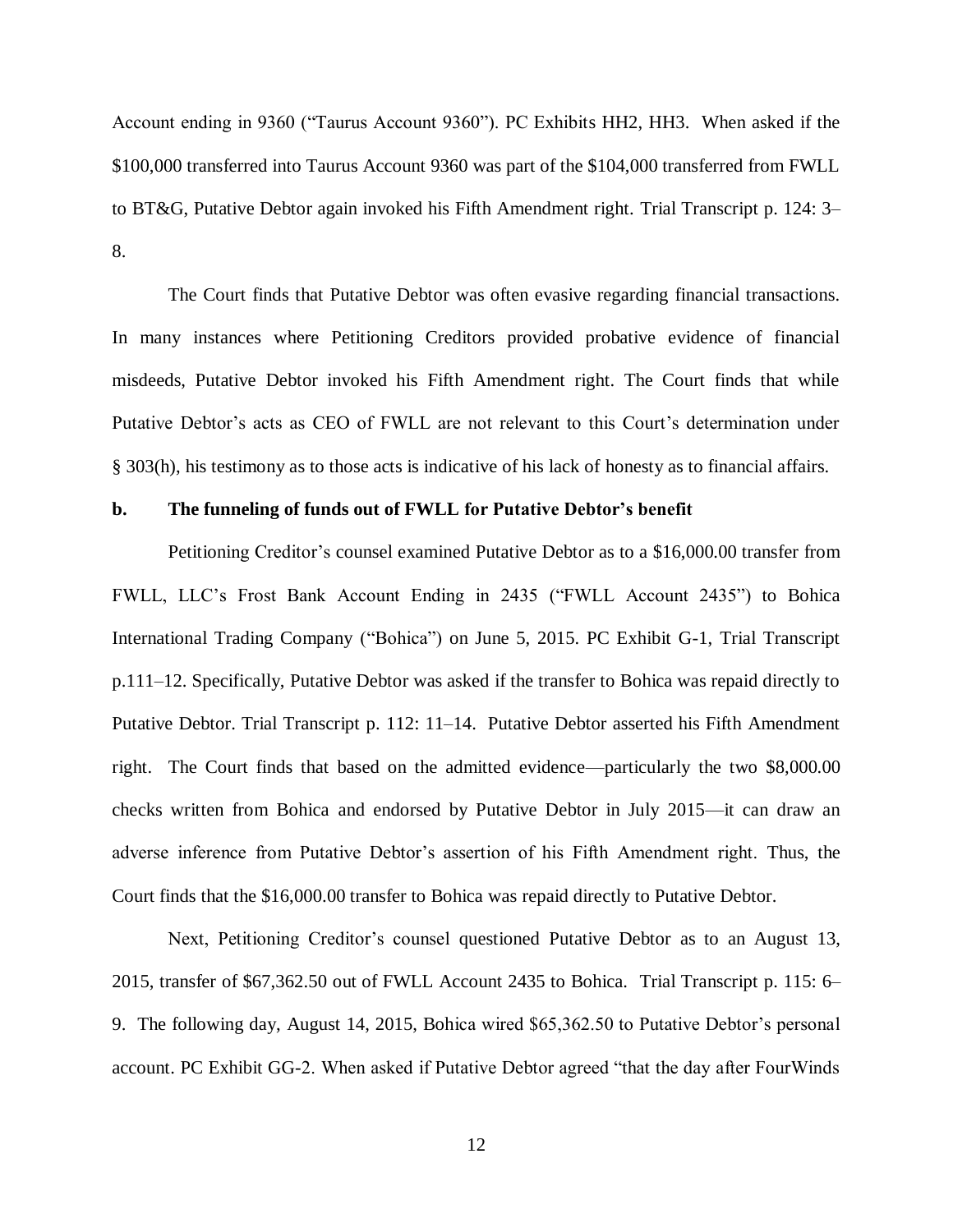sent the [\$67,362], Bohica immediately wired [Putative Debtor] the next day an amount of \$65,362.50," Putative Debtor again asserted his Fifth Amendment right. Trial Transcript p. 116: 10–13. After reviewing the evidence in the record and evaluating Putative Debtor's testimony and invocation of his Fifth Amendment right, the Court finds that Putative Debtor funneled money out of FWLL through Bohica, back to himself.

## **c. The transfer of funds out of Putative Debtor's personal account after receiving notice of the Involuntary Proceeding**

On October 6, 2015, the date the Involuntary Petition was filed, Putative Debtor took a cash withdrawal of \$614,254.00 from his personal Frost Account checking account ending in 5400 (Personal Frost Account). PC Exhibit CC. Putative Debtor asserted that the transfer was not made after he received service of the involuntary petition; however, given the timing of these transfers and the Court's evaluation of the credibility of Putative Debtor's Testimony, the Court finds that Putative Debtor moved the \$614,254.00 out of his personal account after receiving notice of the Involuntary Petition.

The Court finds Putative Debtor's overall conduct in his financial affairs troubling. Putative Debtor funneled money out of FWLL through various entities for his own benefit and problematically moved large sums of money out his personal account. Thus, Putative Debtor's overall financial conduct mitigates in favor of finding that he is not generally paying his debts as they become due.

In sum, the Court finds that while Putative Debtor was making timely payments to those creditors he chose to pay as of the petition date, he did so while ignoring Petitioning Creditors' significant debt. There is evidence of financial misconduct, but moreover the record is replete with evidence of Putative Debtor's attempts to cover his tracks. When examined about these questionable acts, Putative Debtor continually asserted his Fifth Amendment right. Therefore,